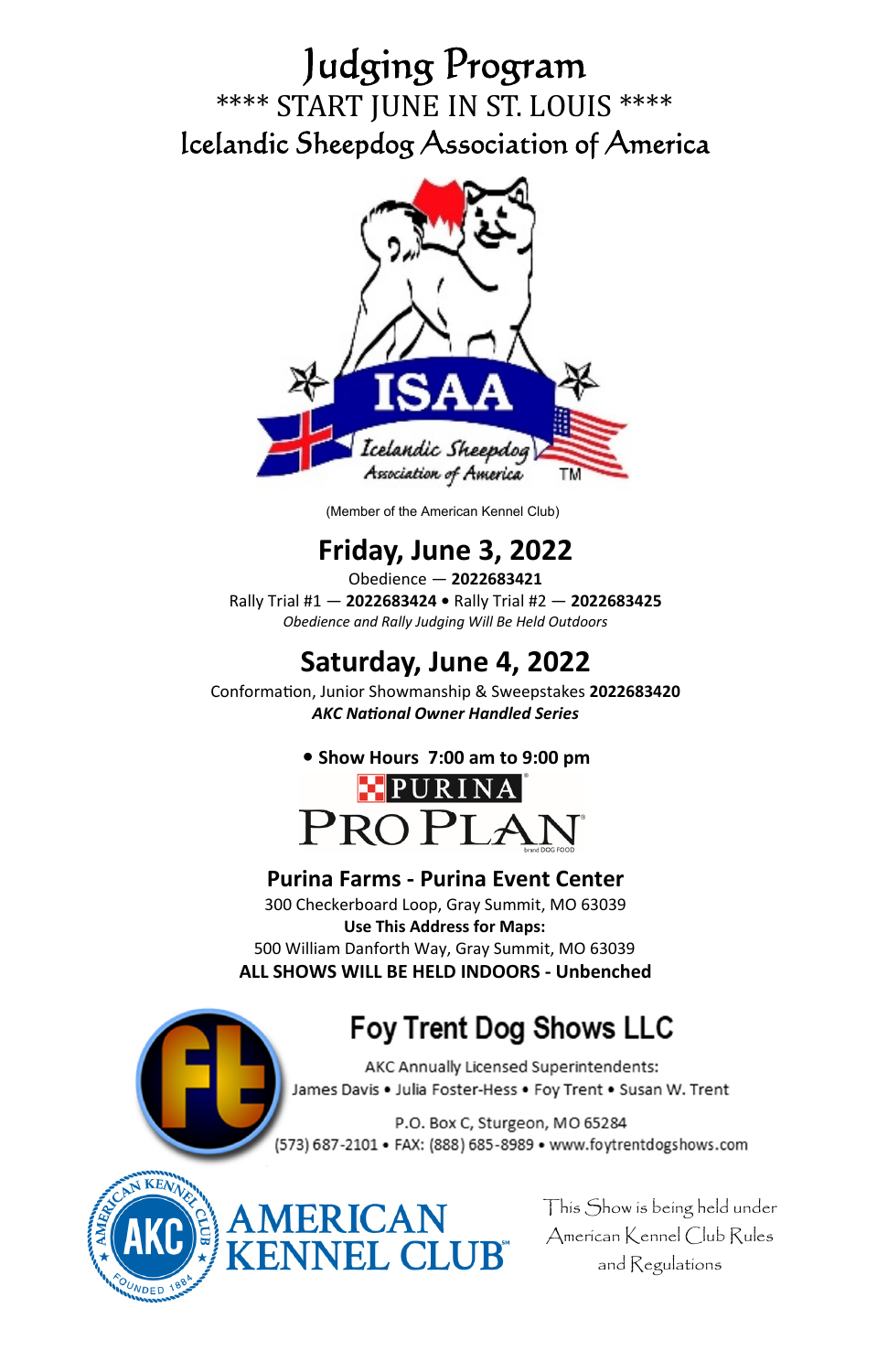## Show Committee

1385 Thompson Rd., Holly, MI 48442 **Phone:** (248) 912-7995 **Email:** icelandicsheepdognaƟonal@gmail.com

Gabriella Vaninni……………………………….………………………………………………………………………… Rally Chair

314 Magnolia Street, Anna, TX 75409

**Phone:** (989) 859-9855 **Email:** gabriellevannini@gmail.com

Along with all the Officers and Members of the Board

### **Show Veterinarians** *(on call each day)*

**Fox Creek Veterinary Hospital**  18962 Route 100 Wildwood, MO 63069 636-458-6569

Veterinary Services after 6 PM **Animal Emergency Clinic**  9937 Big Bend Road, St. Louis, MO 63122 314-822-7600

**DIRECTIONS TO FOX CREEK VETERINARY HOSPITAL:** From Purina Farm entrance turn right on the Hwy MM. Turn left on Hwy 100 and proceed east to address on the right side of Route 100.

**DIRECTIONS TO THE ANIMAL EMERGENCY CLINIC:** Take Hwy I-44 East to Big Bend Rd. Turn right on Big Bend. The Emergency Clinic is on the left-hand side.



#### **Routes to the Show**

Purina Farms is located just 10 minutes west of Six Flags outside of St Louis on I-44. Take the Gray Summit Exit & go North two blocks on Highway 100. turn left on County Rd MM & proceed less than one mile to Purina Farms (entrance is on the left.) **PLEASE NOTE – THE ENTRANCE TO THE PURINA EVENT CENTER IS ON THE LEFT JUST PAST THE SHEEP BARN.** 

## **SHOW PHOTOGRAPHER**

**Garden Studio, Inc** 

742 Vera Drive, Arnold, MO 63010 636-296-8774 • email: photoone@sbcglobal.net

### **ATTENTION:**

Garden Studio, Inc will be the only photographer allowed in the ring to photograph show wins. Local news photographers will be allowed on mutual agreement.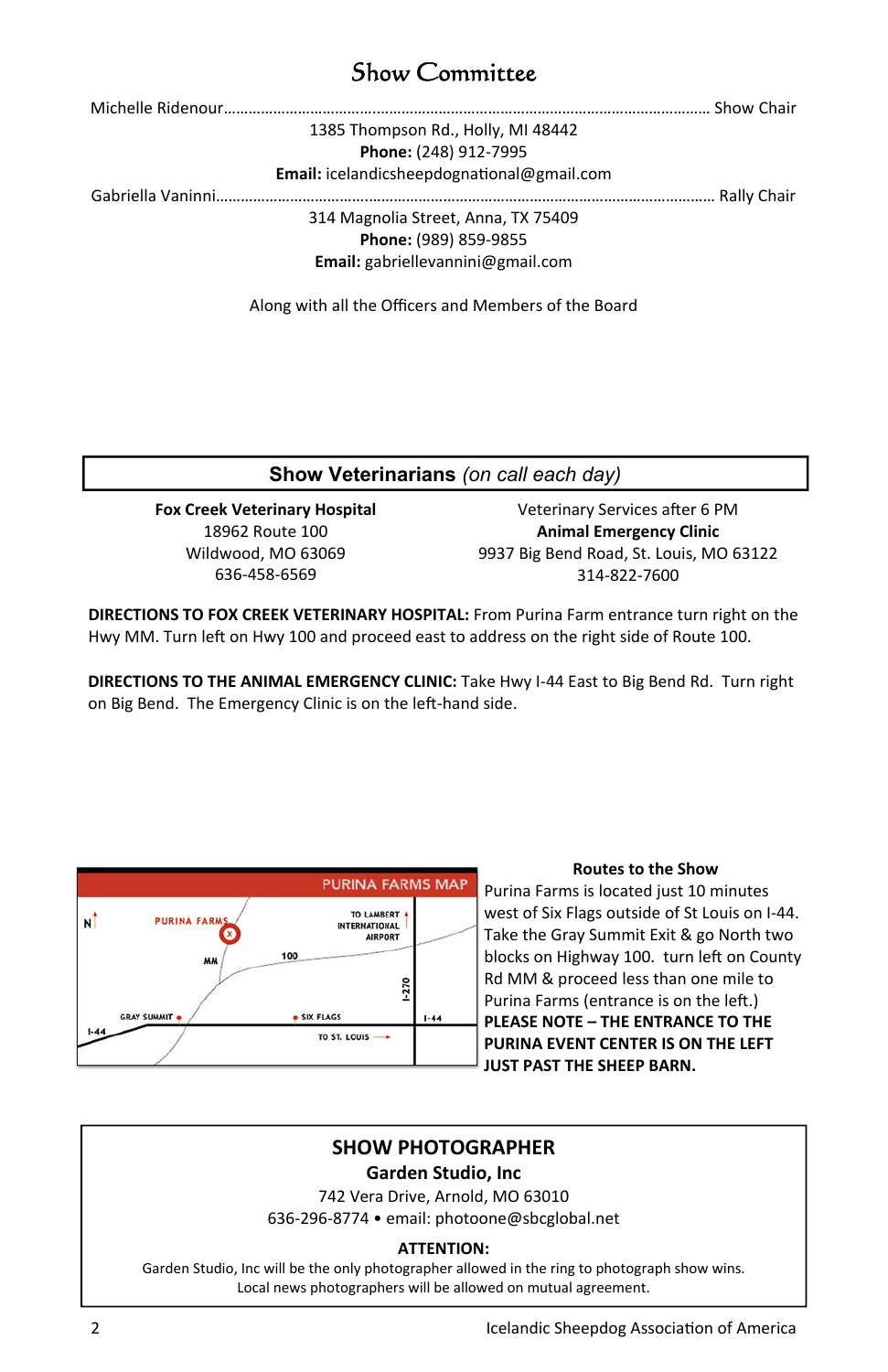# Judges

| Mr. Thorsteinn Thorsteinson (107834) Brun, Hrunamannahreppur, Fluoir, ICE IS845<br>Conformation |
|-------------------------------------------------------------------------------------------------|
| Junior Showmanship                                                                              |
| Sweepstakes & Veteran Sweepstakes                                                               |
| <b>Obedience</b>                                                                                |
| Rally Trial #1 & Rally Trial #2                                                                 |

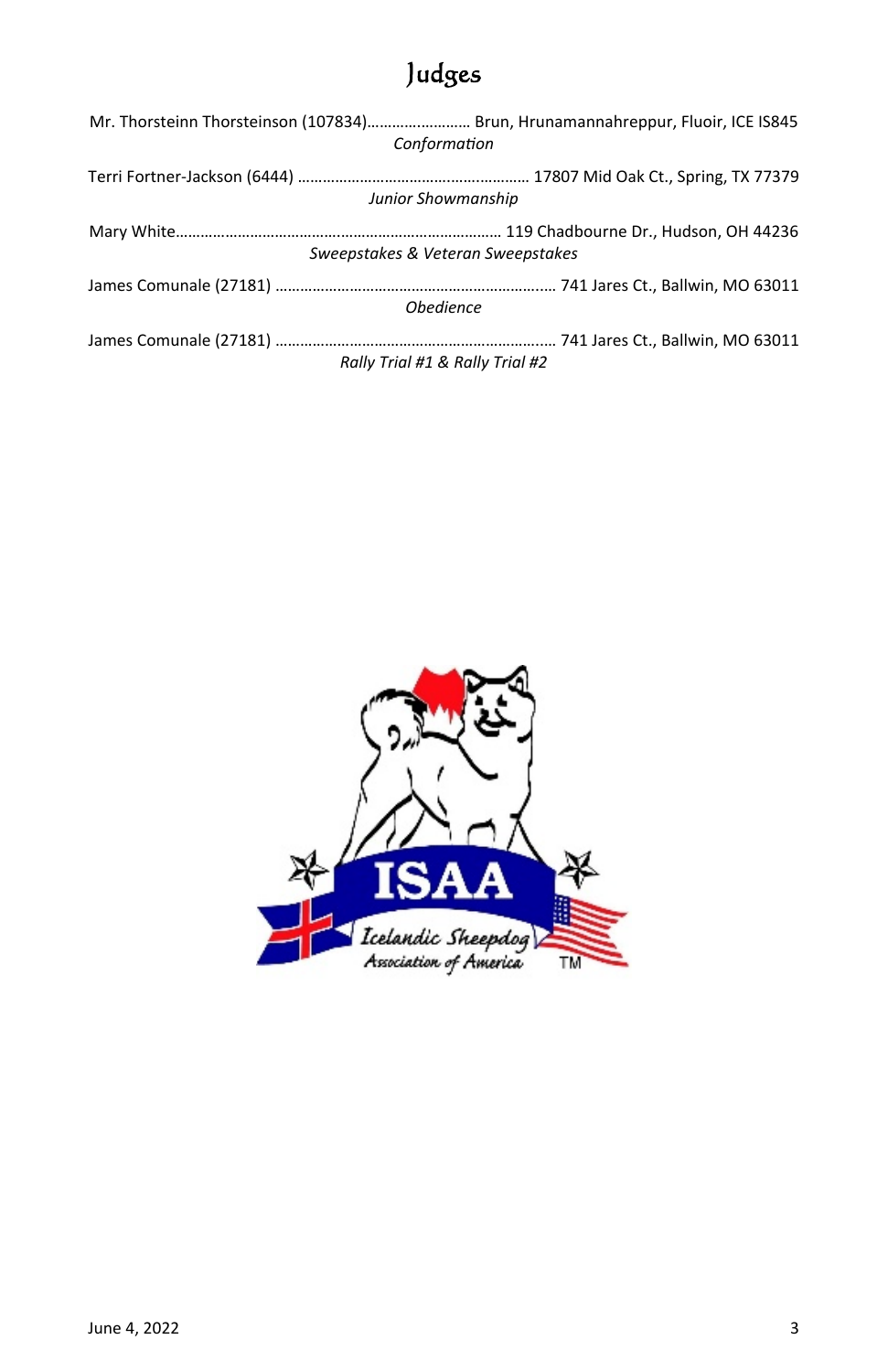# Schedule of Judging

There are 74 dogs entered in this Limited Breed Show with a total of 145 entries

## **Friday, June 3, 2022**

## **Ring 9 (outside at main show field)**

| James Comunale (9)                  | James Comunale (14)                        |
|-------------------------------------|--------------------------------------------|
| 8:00am                              | <b>Rally Trial 2</b>                       |
| Utility B Obedience (8)             | 45 minute lunch break at judges discretion |
| Open B Obedience (8)                | 11:00am                                    |
| Novice B Obedience (7)              | 10 minute walk through                     |
| 5 minute walk through               | 1 Rally Master (R20)                       |
| Novice A Obedience (5-6)            | 11:15am                                    |
| 5 minute walk through               | 10 minute walk through                     |
| Beginner Novice B Obedience (11-12) | 1 Rally Excellent B (R20)                  |
| Beginner Novice A Obedience (9-10)  | 11:30am                                    |
|                                     | 10 minute walk through                     |
| James Comunale (18)                 | 1 Rally Advanced B (R20)                   |
|                                     | 1 Rally Advanced A (R19)                   |
| <b>Rally Trial 1</b>                | 11:45am                                    |
|                                     | 10 minute walk through                     |
| 9:00am                              | 1 Rally Intermediate (R16)                 |
| 10 minute walk through              | The following classes start after Noon     |
| 1 Rally Master (R20)                | in the listed order.                       |
| 9:15am                              | 10 minute walk through                     |
| 10 minute walk through              | 6 Rally Novice B (R8-R12, R14)             |
| 1 Rally Excellent B (R20)           | 2 Rally Novice A (R5-R6)                   |
| 9:30am                              |                                            |
| 10 minute walk through              | 10 minute walk through                     |
| 1 Rally Advanced B (R20)            | 1 Rally Team Novice (R7, R16, R18-R19)     |
| 2 Rally Advanced A (R17-R18)        |                                            |
| 9:50am                              |                                            |
| 10 minute walk through              |                                            |
| 3 Rally Intermediate (R16-R18)      |                                            |
| 10:10am                             |                                            |
| 10 minute walk through              |                                            |
| 7 Rally Novice B (R8-R12, R14-R15)  |                                            |
| 3 Rally Novice A (R5-R7)            |                                            |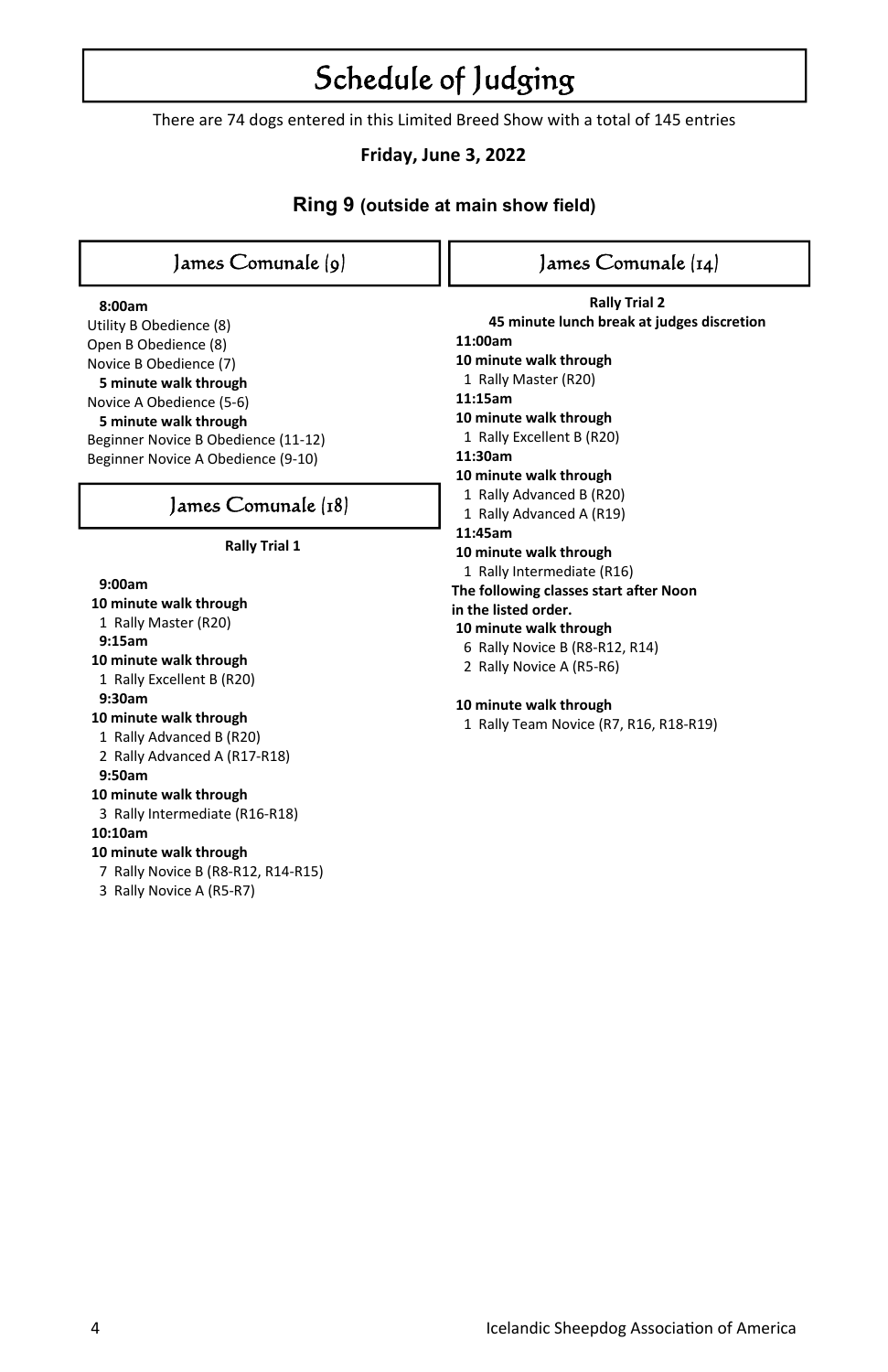#### **Saturday, June 4, 2022**

## **Ring 7**

## Mr. Channing Sheets (18)

#### **11:45am**

- 2 Sweepstakes (Puppy 9-12) Dogs
- 3 Sweepstakes (Puppy 12-18) Dogs
- 1 Sweepstakes (Puppy 6-9) Bitches
- 2 Sweepstakes (Puppy 12-18) Bitches
- 5 Sweepstakes (Veterans 7-10 Years) Dogs
- 1 Sweepstakes (Veterans 10+ Years) Dogs
- 1 Sweepstakes (Veterans 7-10 Years) Bitches
- 3 Sweepstakes (Veteran 10+ Years) Bitches

## Terri Fortner-Jackson (3)

#### **12:30pm**

3 JS Open

### Mr. Thorsteinn Thorsteinson (82)

#### **12:45pm**

- 1 Puppy (9-12 Months) Dogs
- 4 12-18 Months Dogs
- 7 Bred-By-Exhibitor (Adult) Dogs
- 4 Open Dogs
- 1 Puppy (6-9 Months) Bitches
- 3 12-18 Months Bitches
- 4 Bred-By-Exhibitor (Adult) Bitches
- 1 American Bred Bitches
- 5 Open Bitches
- 4 Veterans (7-10 Years) Dogs
- 3 Veterans (10+ Years) Dogs
- 2 Veterans (7-10 Years) Bitches
- 4 Veterans (10+ Years) Bitches
- 31 Best Of Breed (16-15)
- 5 Stud Dogs
- 2 Brood Bitches
- 2 Braces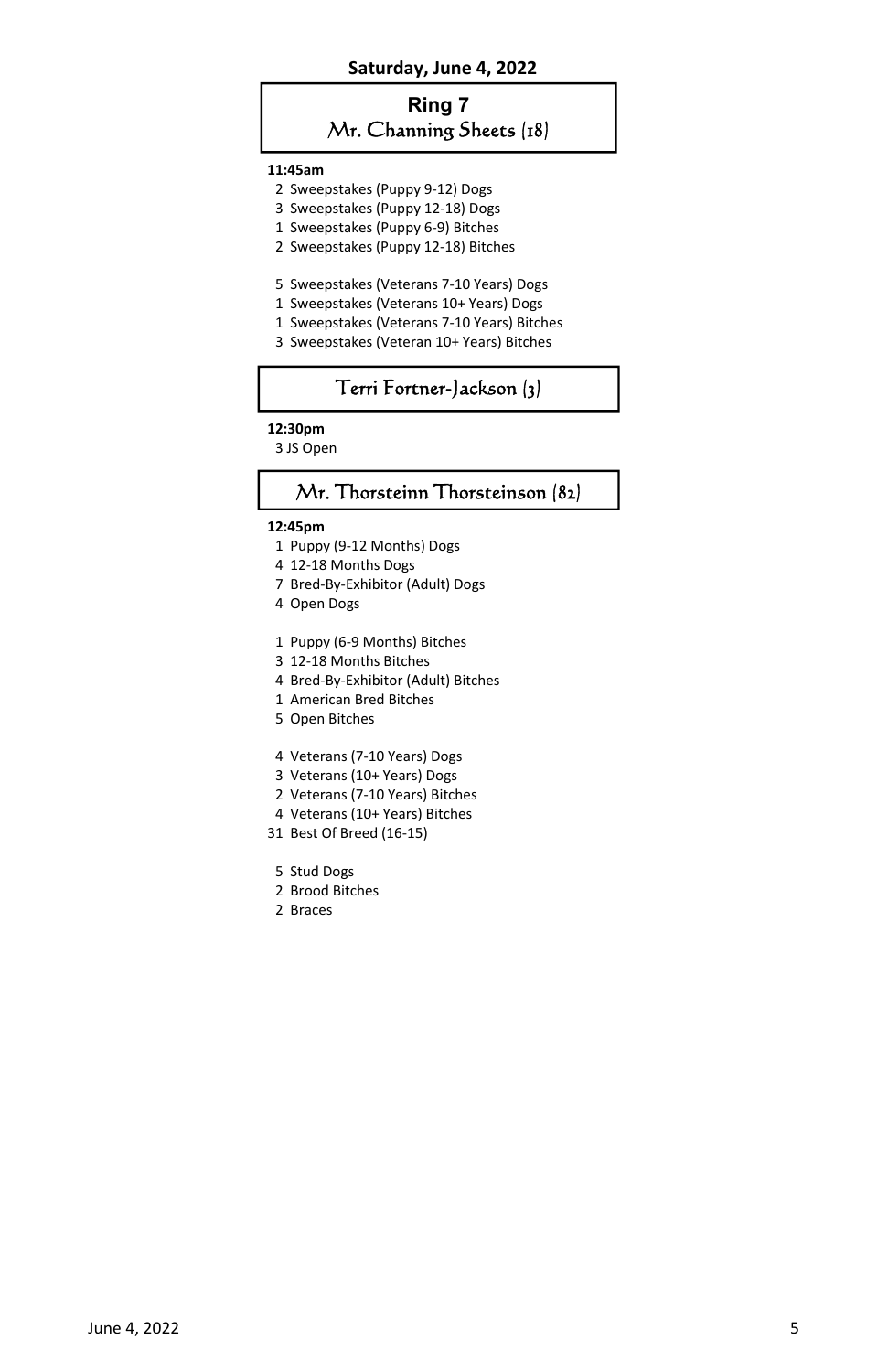### **ATTENTION EXHIBITORS**

**ATTENTION EXHIBITORS AND VENDORS:** TO ENSURE MORE EFFICIENT ENTRY INTO THE PURINA EVENT CENTER ON WEDNESDAY, **JUNE 1, 2022,** FOR THE SETUP OF VENDORS AND EXHIBITORS, FOR THE WEEKEND CLUSTER, ENTRIES WILL BE STAGGERED DUE THE UTILIZATION OF THE PURINA EVENT CEN-TER FOR EVENTS PRIOR TO OUR CLUSTER'S SET UP DAY, ACCESS TO BOTH FREE (NON-RESERVED), AND RESERVED GROOMING SPACE WILL BE **3 PM** ON **JUNE 1, 2022**.

- 1. EXHIBITORS WANTING TO SETUP IN THE FREE GROOMING SPACES IN THE GATEWAY(**GROOMING**) HALL SHOULD ENTER THROUGH THE ENTRANCE AT THE NORTH SIDE OF THE GATEWAY HALL AT **3:00 PM**
- 2. VENDORS WILL HAVE ACCESS THROUGH THE LOADING DOCK ON THE SOUTH SIDE OF THE MAIN SHOW BUILDING AT **12:00 NOON** TO SET UP THEIR BOOTHS.
- 3. EXHIBITORS SETTING UP IN RESERVED GROOMING SPACE(S) MAY ENTER THE PURINA EVENT CEN-TER TO CLAIM THEIR RESERVED SPACES BY THE CLOSEST ENTRY POINT TO THEIR ASSIGNED SPACE (S) AT **3:00 PM**.

There will be a guard on duty in the Purina Event Center on Wednesday, Thursday, Friday, Saturday, & Sunday nights. Dogs may be left in crates overnight, but each crate must have the name and tele**phone number of the responsible party for the dog affixed to each crate in case of an emergency overnight.** The event center will not be open to exhibitors/owners after 10 PM on Wednesday, Thursday, Friday, Saturday, and Sunday nights. The Event Center will reopen to exhibitors/owners at **6 AM** on Thursday, Friday, Saturday, Sunday, and Monday mornings. Dogs and equipment must be removed from the Purina Event Center immediately following Best in Show on **Monday, June 6, 2022.** 

#### **RV PARKING GUIDELINES**

There are seventy-four RV parking spaces located behind the Purina Event Center, with 30 and 50 amp service, sewer and water. Additional spaces are available in the overflow Parking on the gravel lot above the outdoor show site and rings, these spaces have electrical 30 and 50-amp service. There are no Handicap RV Parking Spaces. For a list of all the rules and fees for both RV lots and to make reservation for them, **please see RV Rules on Pages 62-64 of the Missouri Rhineland Kennel Club and Mississippi Valley Kennel Club Premium List. All RVs parked in the RV Parking Spaces must have proof of the reservaƟon issued by the Cluster.** THERE WILL BE NO RV PARKING ON ANY BLACKTOP PARKING LOTS.

#### **PARKING**

Exhibitor and visitor parking will be located on blacktop parking lots in front of the Purina Event Center. Vehicles are limited to one parking space. No ex-pens or crates allowed on blacktop, but are allowed on grass areas. No cones allowed in parking areas. No parking in roadways or next to building. The show giving clubs will be in charge of all parking for the days of their event(s).

#### **CRATING & GROOMING**

Grooming and craƟng in designated areas only. EXHIBITORS AND VENDORS WILL NOT HAVE ACCESS TO THE PURINA EVENT CENTER ON WEDNESDAY, JUNE 1, 2022, PRIOR TO THE TIMES LISTED ABOVE. NO CRATES MAY BE PLACED DIRECTLY ON THE FLOORING SURFACE IN THE MAIN SHOW BUILDING. THERE MUST BE PLASTIC OR A RUG UNDER THE CRATE. ALL GROOMING TABLES MUST HAVE RUBBER OR PLASTIC CAPS ON THE END OF THE LEGS OF THE TABLE.

In an attempt to provide grooming space for all exhibitors in a fair manner, we are offering three types of Grooming Space. **1**. Reserved Grooming. **2.** Un-Reserved (free) Grooming Space. **3**. Day of Event (free) Grooming Space. Grooming Spaces in the Gateway Building (grooming building) and in the Show Building of the Purina Event Center will be 5' X 10.'

**Reserved Grooming Spaces:** The fee for the each Reserved Grooming Spaces will be **\$25** total for the entire weekend cluster. Reservations may be made for grooming spaces utilizing the **Reserved Grooming Space ApplicaƟon on page 61 of the Missouri Rhineland Kennel Club and Mississippi Valley Kennel Club Premium List.** Reservations will be accepted on a first come, first served basis. NO request for a particular spot or to be set up near someone else will be honored unless reservations are mailed together. Reserved Spaces include electric. Reservations open on April 6, 2022 and will be accepted until Wednesday, May 18, 2022, or until the total number of reserved grooming spaces are reached. No reserved space applications will be accepted after the closing date. Reservations are accepted by **MAIL ONLY.** If the reserved grooming spaces are full, your request will be returned, if time allows. We reserve the right to release any space not claimed by 12 Noon, **Saturday, June 4, 2022** 

**Each person may only reserve a maximum of 2 spaces.** A limited number of larger spaces are available for **\$100** for those who have over 15 + dogs entered. Please be considerate to other exhibitors and reserve only what you need. All sizes are approximate. Some spaces may be irregular due to walls and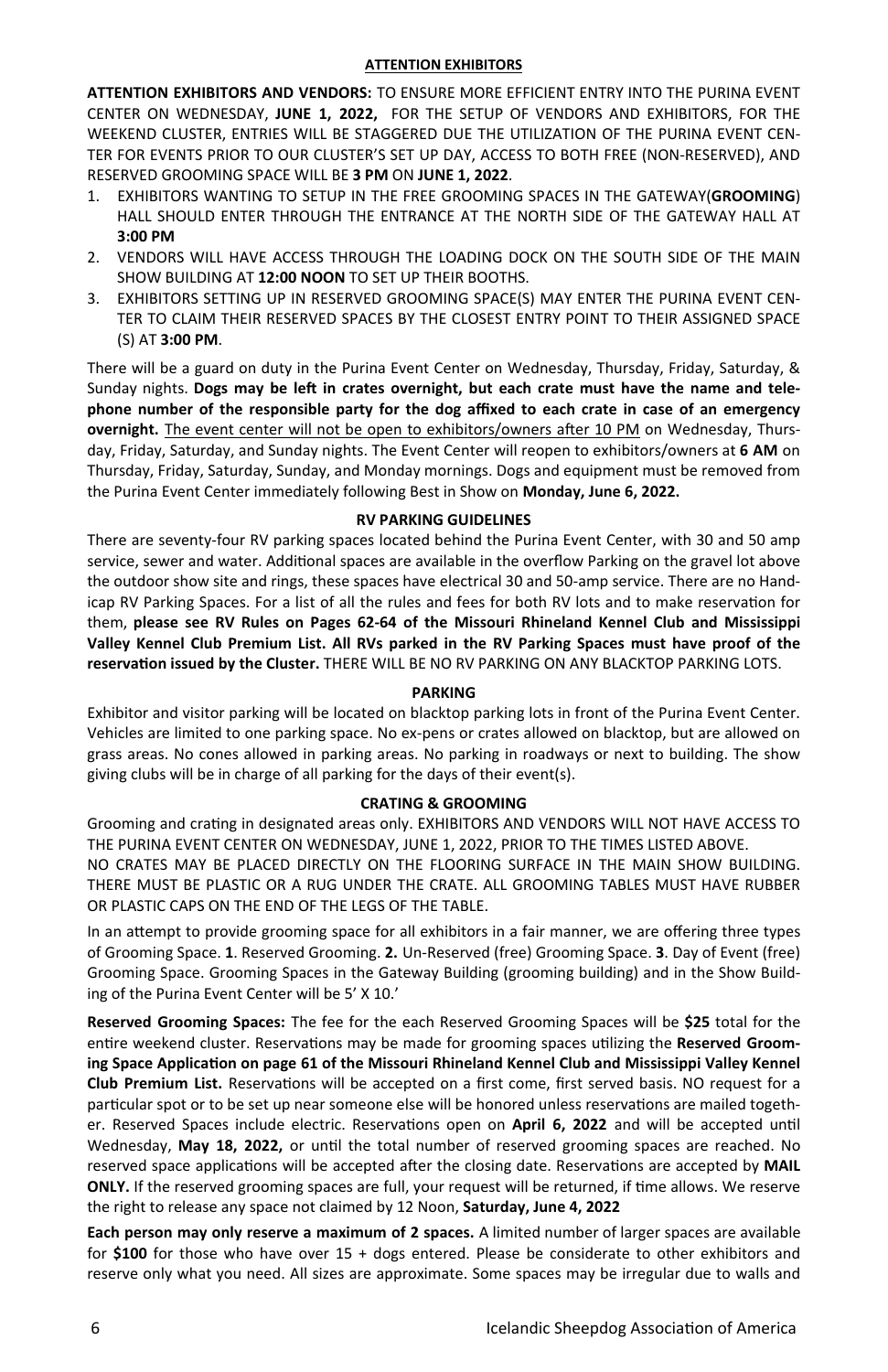must be accepted as assigned. Your space will be identified by a card on the floor with your name. Exhibitor will be able to access their Reserved Grooming spaces as of **3 PM** on Wednesday, **June 1, 2022.** 

**Unreserved Grooming Spaces (free spaces):** Limited free grooming space will be available on a first come, first served basis beginning at **3 PM** on Wednesday, June 1, 2022. This area of free grooming space, within the Gateway Hall (Grooming Building) of the Purina Event Center, will be clearly marked. Exhibitors are required to stack crates and limit the number of grooming tables to maximize space. The Cluster Grooming Space Coordinator, and the applicable Show Committee, reserves the right to consolidate exhibitors' utilization of space within the free grooming area to accommodate as many exhibitors as possible. While most of Unreserved Spaces will have access to electrical service, there is no guarantee that it will be available to all spaces.

Day of Event Free Crating/Grooming Space: An area of free grooming space designated as Day of Event within the Gateway Hall (Grooming Building) will be clearly marked. This space will be open to exhibitors at the opening of the Event Center at **6 AM** each day of the Cluster on Thursday through Monday morning. All equipment, crates, and dogs must be removed from this space at the end of Best in Show judging each day of the Cluster. The Cluster Grooming Coordinator, and the applicable Show Committee, reserves the right to remove any equipment left in the area at the end of each day's event. Exhibitors are required to stack crates and limit the number of grooming tables within this area. The Cluster Grooming Coordinator, and the applicable Show Committee, reserves the right to limit the utilization of space within the Day of Event Area and to convert any unutilized or vacated Reserved Grooming Space to Day of Event crating or grooming to maximize utilization of space for exhibitors.

No cones are allowed inside the Purina Event Center. No ex-pens allowed inside the Purina Event Center at any time.

Please stack your crates and limit number of tables. All vehicles must leave their headlights on while unloading. All exhibitors must abide by the 15-minute unloading/loading parking time limit designated **around the Purina Event Center.** NO VEHICLES MAY BE PARKED NEXT TO THE BUILDING OR IN ANY ROADWAY. VIOLATORS WILL BE TOWED AT OWNER'S EXPENSE.

Bathing of dogs inside the Event Center is limited to bathing areas located next to the Grooming area in the Grooming Building. No dogs are allowed in the exhibitors' bathing/rest room areas. There are two bathing/grooming tubs, available 24 hours a day, located in the Services Center Building adjacent to the RV parking area.

**EXHIBITORS & GUESTS No one is permiƩed anywhere that is marked "Employees Only" and/or "No AdmiƩance." These are separate divisions of Purina and are not part of the show grounds. No person or dogs are allowed on the second floor of the Purina Event Center. "If your child is in a stroller, keep a respecƞul distance from dogs, parƟcularly dogs whose heads are at the same level as your child. Be very careful when near dogs so that you don't run over tails or feet or bump into them. Be sure your child does not reach out to touch a dog without owner's permission. No cones allowed inside building. No firearms allowed on Purina Property. No outside food or beverage is allowed in the Purina Event Center or other venues. Violators will be reported to the AKC. No Smoking (including electronic cigareƩes) in the Building. No helium balloons allowed in either Hall. No gliƩer or confeƫ allowed in the facility. No Duct Tape to be used in the facility**. **Only painter's tape or gaffer's tape may be used.** 

**SERVICES CENTER** There are men's and women's shower facilities available to exhibitors 24 hours a day during the show weekend. Two bathing/grooming tubs for dogs are also available 24 hours a day in the Services Center. This building is located adjacent to the RV parking area south of the Purina Event Center.

**BOOTH SPACE** Booth Space is 10x10 feet @ \$150 for the weekend (Thursday-Sunday) 10x20 feet @ \$300 for the weekend. VENDORS WILL NOT HAVE ACCESS TO THE PURINA EVENT CENTER TO LEAVE SUPPLIES AND EQUIPMENT OR TO SET-UP BOOTHS UNTIL 12 Noon, WEDNESDAY, JUNE 1, 2022 *Vendor Form on Page 60 of the Missouri Rhineland Valley Kennel and Mississippi Valley Kennel Club Premium List* 

#### *\*Sorry, there can be no Dog Food booths on Purina property\**

**Hotels:** Exhibitors are expected to maintain their premises & their dogs (both at hotels & on the show grounds) in a quiet, clean & well-kept manner. Hotels have requested to report violations to the showgiving clubs. Offenses may result in an Event Committee hearing.

All trophies must be claimed the day of the show - None will be mailed. Trophies not claimed will become the property of the show-giving clubs. The Clubs reserve the right to substitute a trophy of equal or greater value